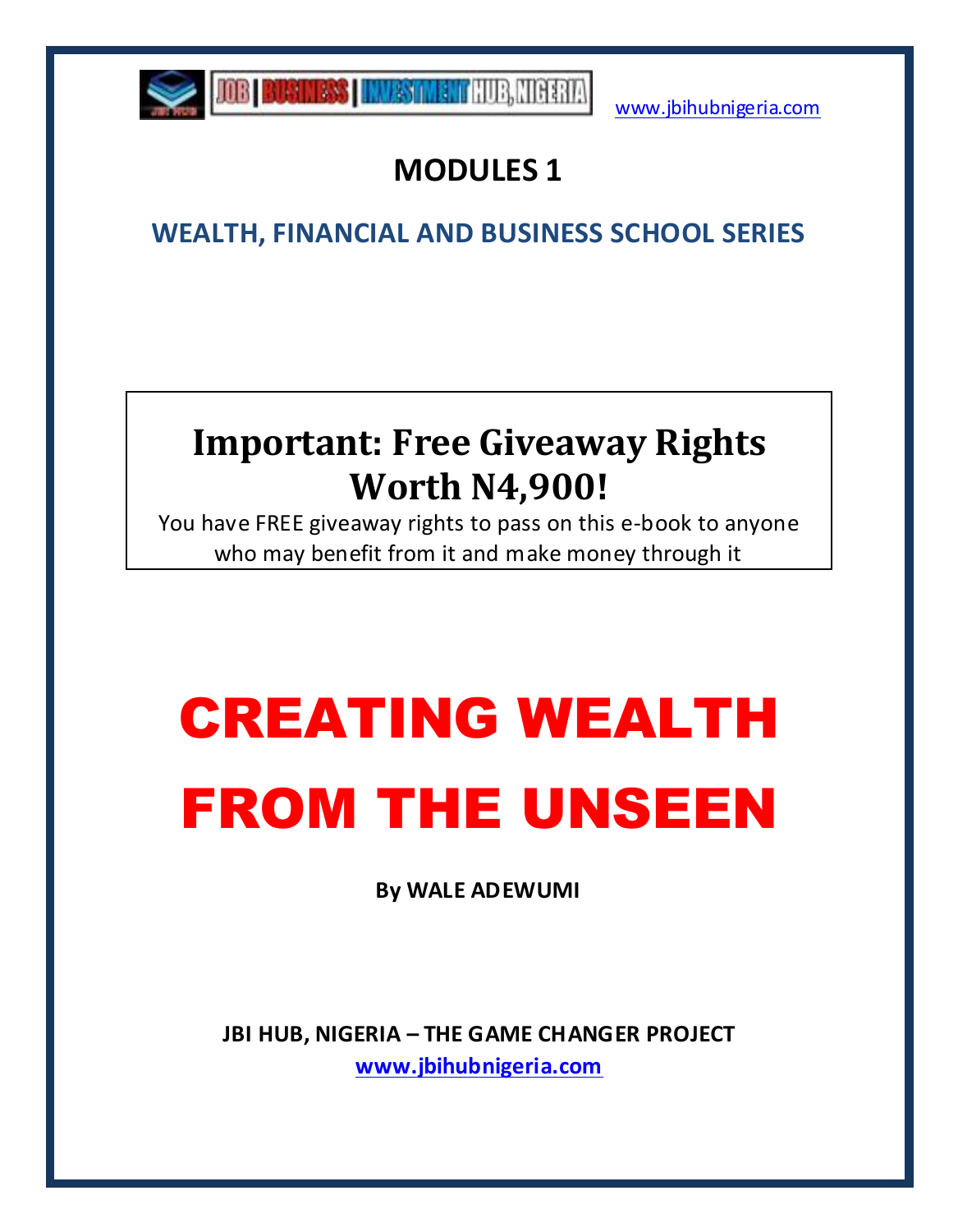

### **©This is a worldwide protected publication of JBI Hub and [www.jbihubnigeria.com](http://www.worldchangersnetwork.org/)**

**Important information:** - This product is for your personal use and distribution to your friends. It cannot be sold or used to market any product as a bonus or in any membership site.



*Thanks for downloading my free e-book. Please note that this is a coaching programme, in case you are yet to register, kindly* **CLICK HERE** *to do so. This will enable you to get updates from me on this programme. Thanks.*

#### **JBI HUB WANTS TO GIVE YOU FULL GIVEAWAY RIGHTS OF THIS E-BOOK!!!**

**WHAT DOES FULL GIVEAWAY RIGHTS MEAN?** 

**This means that you can give away this e-book to as many people as you like!** 

**You can use it as a bonus in your promotions to encourage others to join. Give it to your subscribers as a gift**. **Share with friends and family and let the membership benefits go round. It is yours to distribute any way you wish!**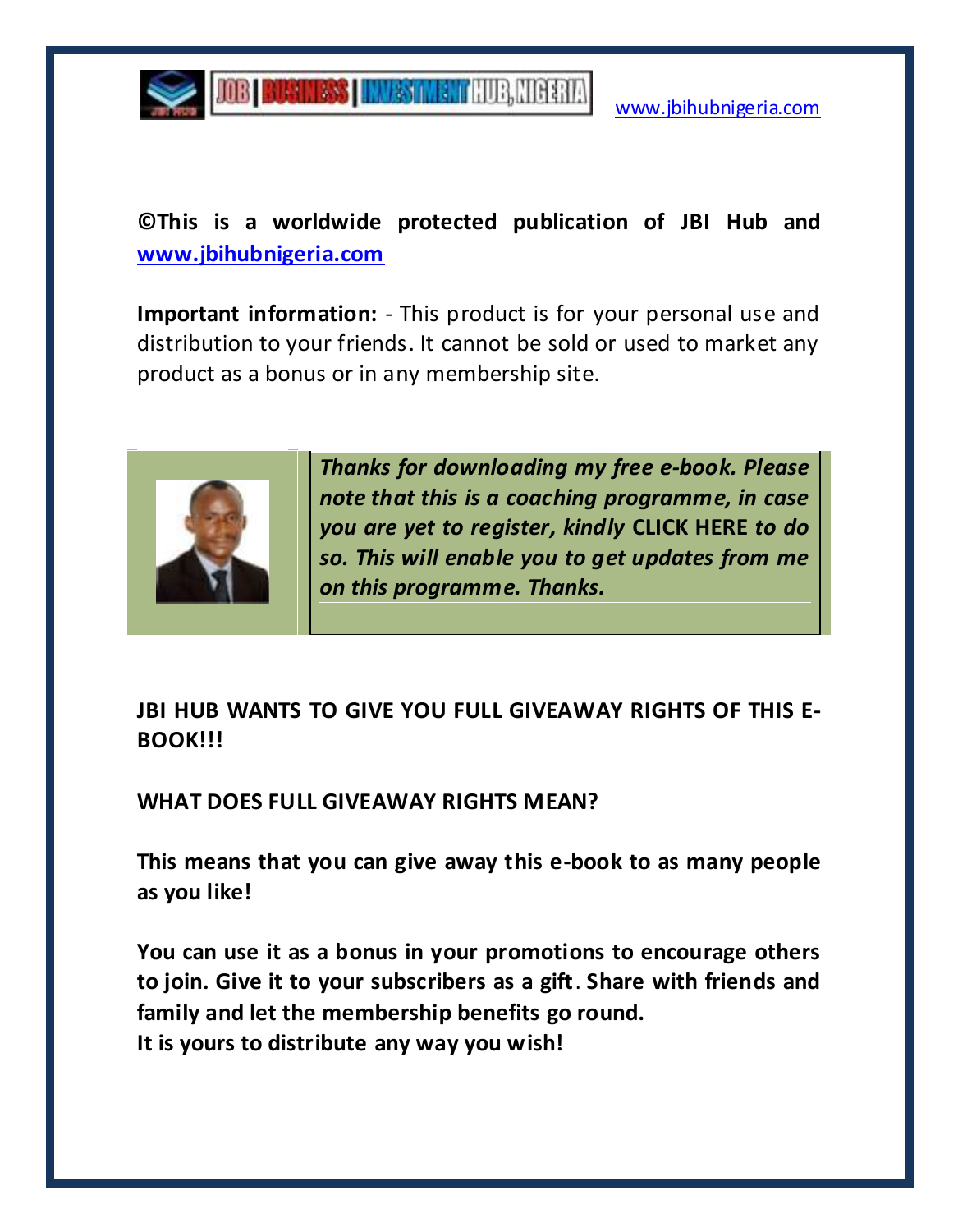

**HOWEVER THIS DOES NOT MEAN…** 

**That you can alter or change this book (including links) within it in any way. Not in part or in whole. You can only distribute it in its entirety.** 

**You also CANNOT claim it as your OWN.** 

**\*\* Doing either of the above or infringing on any copyright is a serious criminal offense and perpetrators will be prosecuted no matter where they reside! Copyright © 2020 JBI HUB NIGERIA – A GAME CHANGER PROJECT**

#### **DISCLAIMER/LEGAL NOTICE**

**The information presented herein represented the views of the author as at the time of publication. The author reserves the right to update or alter his opinions to reflect any change in information.** 

**This report is for informational use only and the author does not accept liabilities whatsoever resulting from using this information.** 

**While every attempt has been made to verify this information, the author or his referrals cannot accept any responsibility for errors or inaccuracies. Any slight on people or organization is unintentional.**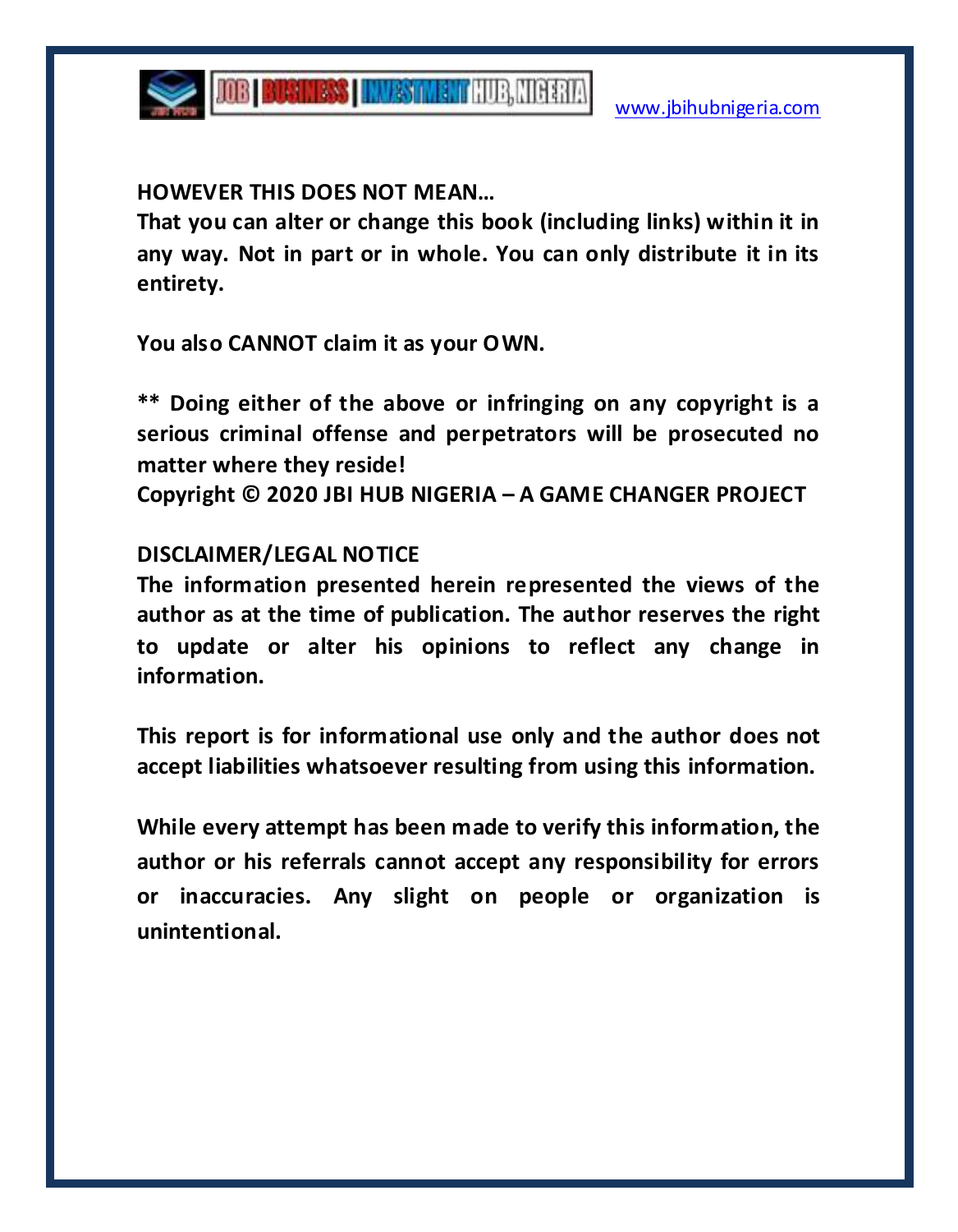## **CREATING WEALTH FROM THE UNSEEN**

#### **LENSE 1: CREATING ABUNDANCE**

It is important we understand the principle of creating abundance in our lives, organizations, and nations. What you do not see within you or conceive you cannot attain. Abundance has a secret code to unlock it. There is a simple principle upon which abundance of everything hinges on; starting from wealth, success, attainment and even marital bliss. You can create abundance in your trail, the responsibility lies on you.

The concept of creating abundance in your trail will be explained using what I tagged the Software Principle. In a computer, two or more computers look alike in many ways; i.e. the hardware components are basically of very similar features. The differences between one computer and the other depend more on the software installed. Some computers are used merely for basic works such as typing and simple computations while some act as database that serves millions of people or used to drive sophisticated automated machines. The worth of a computer is much depending on the software than the hardware.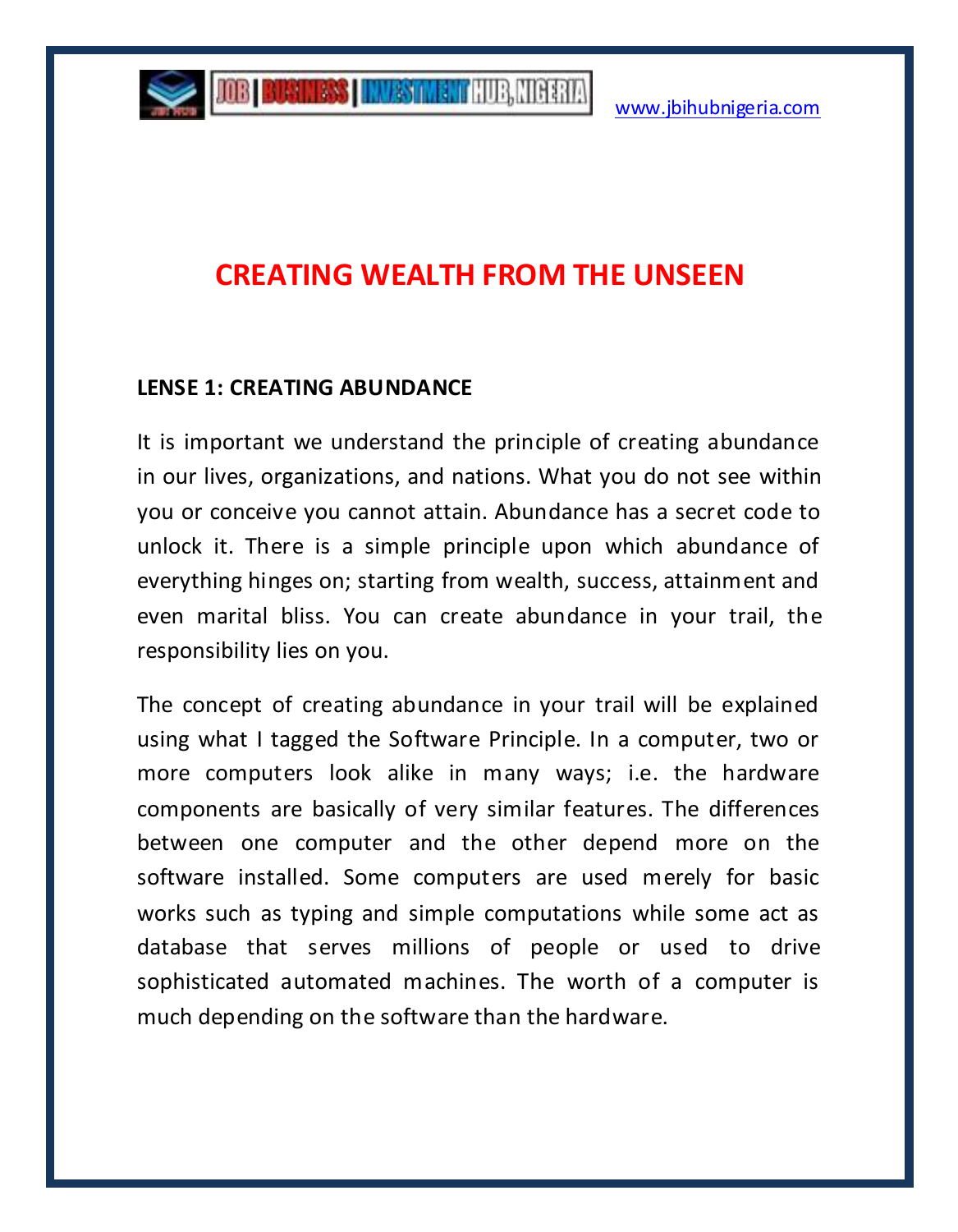

# **108 BUSINESS INVESTMENT HUB, NIGHAMA**

#### [www.jbihubnigeria.com](http://www.jbihubnigeria.com/)

In the same light, men are morphologically similar. Each man has one head, two hands, two legs, etc. there is no mark difference between one person and another. They wear similar clothes, eat alike and drink the same kind of wine or water but the output of each life is quite different. While some are producing staggering results that astound the mind of men others are content to live the ordinary life.

To change your life, you have nothing to do with the hardware (physical) component of you but your software component which is your thought; you need to visit your core belief, thinking, frame of mind, ideology and ideals.

In the same light, if you are poor you don't have to struggle to get out of poverty; it doesn't work that way. That's why the burden bearer will not get out of the rut of poverty until he thinks to be rich. No matter how many tons an *alaru* can carry he cannot become wealthy without engaging his thinking. No wonder a bestselling book: Think and Grow Rich became a close companion of millions who break the limits and become wealthy. When you want to be wealthy and abundantly sustained, you go into your internal configuration; which is your thinking.

What we program in software is what it is potentially capable of delivering and will not do anything outside this programming. You cannot achieve anything remarkable outside the border of your thought of possibility.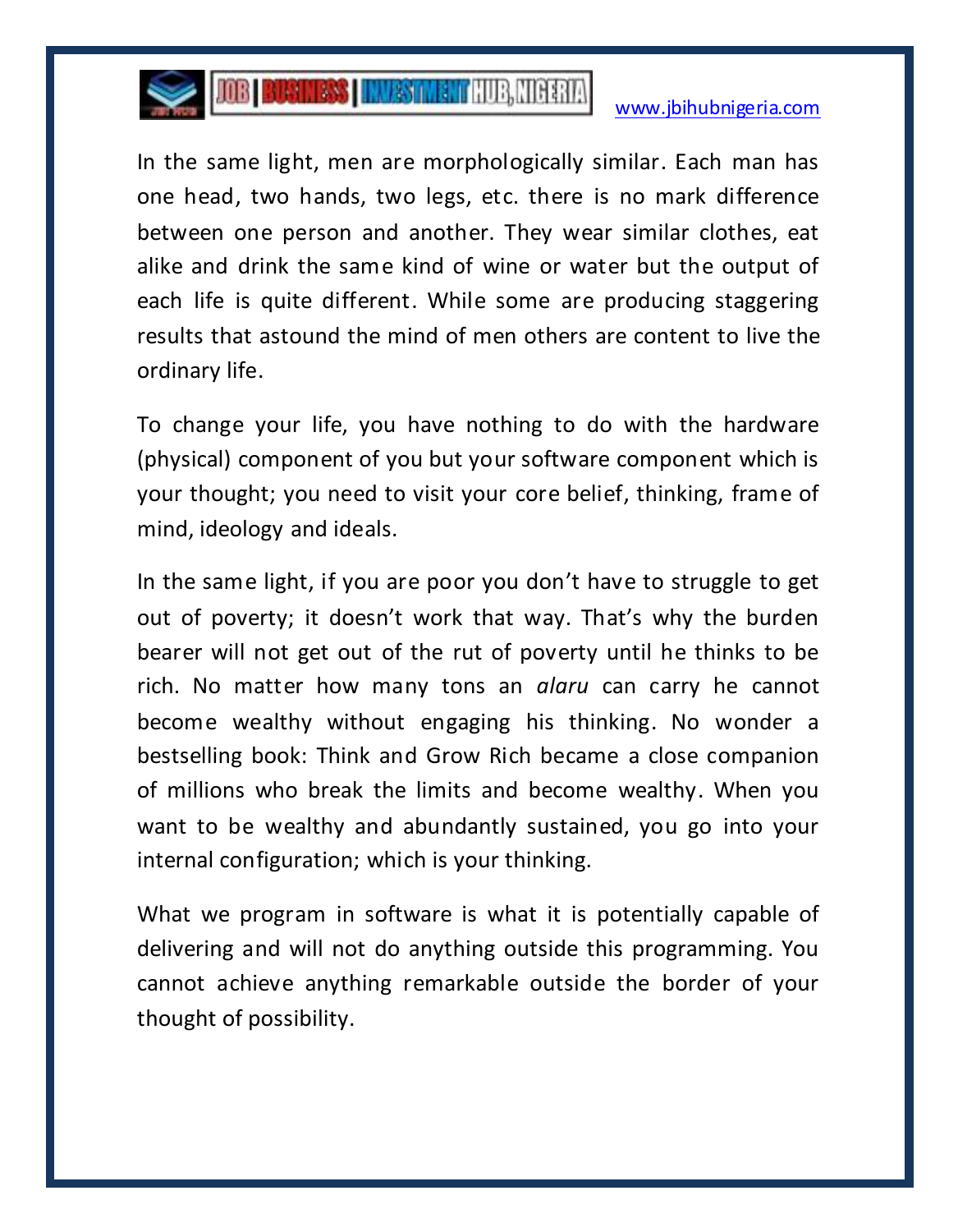

**SOUTH AND DESCRIPTION OF A SET OF A STATE OF A SET OF A STATE OF A SET OF A SET OF A SET OF A SET OF A SET OF A** 

Peradventure you accidentally shoot beyond your capacity your thinking capacity will take you back to it's original estate. This is why it's always difficult for lottery winners, sportsmen and inheritors of riches to sustain it. Sudden riches without internal development often prove to be a curse.

Your thinking either inherited or learned has imposed upon you your present limitation or freedom. This is why the people you walk with, your friends and allies have tremendous impact on your thinking because by association you easily approve of them and you live like them because you think like them.

#### **LENSE 2: HOW WEALTH ARE CREATED FROM NOTHING**

When you want to create abundance, you move your mind to the end result you want to see. Jump the process, see clearly the end: the beautiful house you want to buy, the sum you want to have in your bank account or the home outlook you want.

Caution: Man is a creative being which makes us higher than the animal world. By creative power, you create your own reality by choice. You can create hell out of heaven or heaven out of hell. Someone's failure could sink him while similar failure can be the stepping stone to another person. The difference is their perception of situation.

Your early life financial woes don't define your future financial experiences. You can change this. Without a dime, you can recreate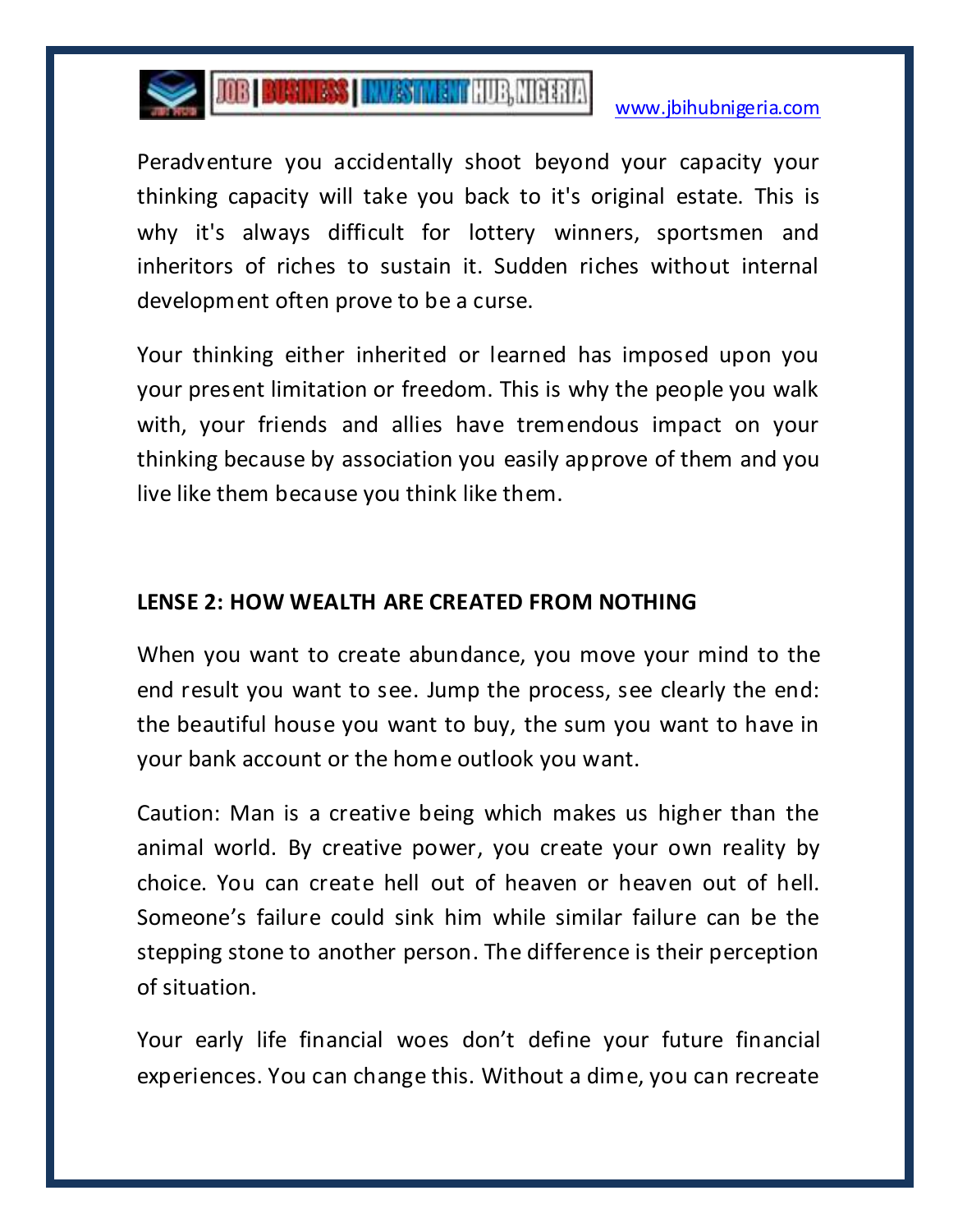

**SOLUTION CONTROLS | INVESTMENT HUB, HIGHAN** 

#### [www.jbihubnigeria.com](http://www.jbihubnigeria.com/)

your financial world as you become stupendously wealthy. Don't you wonder how many children of the poor rose from penury to control immense wealth later in life; examples are Late M.K.O. Abiola of Nigeria and Jack Ma of China. You can rewrite your story by changing your internal reality.

You may not have a dime, that doesn't make you poor. You may not have a thousand naira yet decide on business of a hundreds of million naira. I remember that towards the end of covid-19 I have many financial constraints though I've some money out there but I have short physical cash on me. It was easy to allow the thought of poverty on me but I mount over it the thought of prosperity and abundance in a way I've never done since I was born. The shortfall of Covid-19 made me rethink and scale upward.

As individual, financial challenges can make you or mar you. Some are held bound by such experiences of Covid-19 lockdown and have their narratives changed negatively afterward. I know of a man who was from a very poor background. He said whenever he looked back he never wanted to go back to where he was coming from; so he dedicated every waking day to uphold his strive for a life of prosperity. Today, he is a celebrity and a famous icon in my country.

#### **LENSE 3: A LESSON FOR AFRICAN COUNTRY**

African leaders are overwhelmed with the odds that are stacked against them that you can visibly see the resignation of will,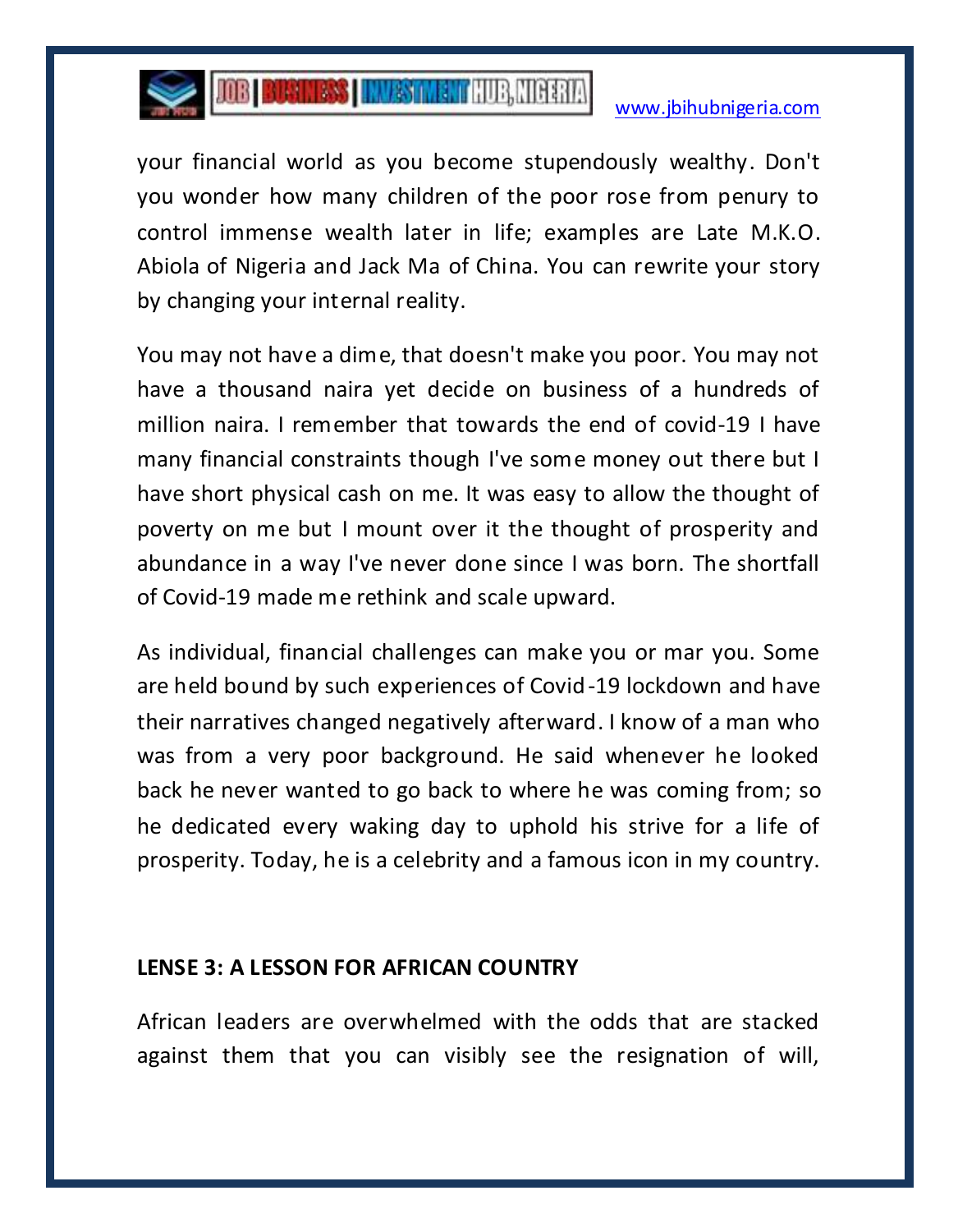

**SECOND RUSHESS | INVESTMENT HUB, HIGHGAN** 

purpose and drive to the superpowers of the world. They follow sheepishly the dictates and demands of the advanced economy. They've forgotten that interests of nations are foremost homeward.

Lack of understanding of how wealth is created has earned Africa a rollercoaster experience of up and down dwindling fortunes. Today, average African nation bear crushing yokes of debts. Everyone who moves out of poverty does it consciously and with utmost dedication.

To worsen our situation, our leaders never believed things can change. We need African leaders who will challenge the mental casing of ineptitude, resignation and victimhood that made us beggarly. Don't you think there are things we can do?

Those who have ever come out of poverty do so by believing they can make the change. Africa will continue as destitute until she knows she can transform. But as long as we believe we have the world power as godfathers, we will remain as destitute. Believing in oneself is the basis to success in any endeavour; this includes finances.

The solution to a complex problem is often simple like ABC. Our adaptation to this simple solution will determine whether we will be up and running or not.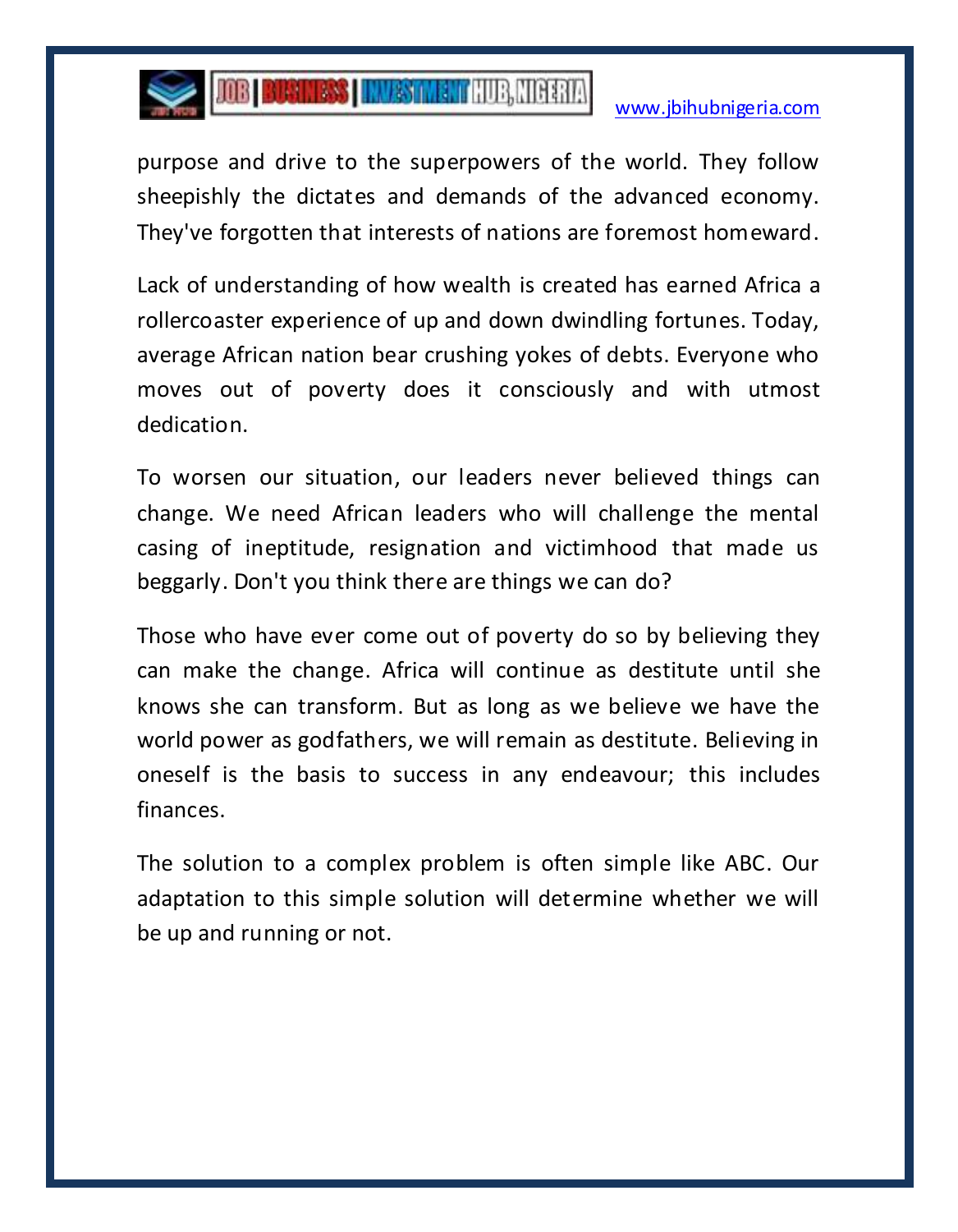

#### **LENSE 4: YOU HAVE THE POWER TO CHOOSE**

You have the power to choose what you feel, think or accept as your reality, you can choose to see yourself as fabulously blessed and rich; with a lovely home and family and supportive associates.

Choose your reality to support your goal of abundance in the present tense (of now). Once this is done, the mechanical part of your being goes to work to deliver to you a physical evidence of your thinking.

When you dwell on the limitations of today, you will not be able to form a clear goal and objective for yourself; and without a clear objective your life cannot achieve new meaningful experience. Per time, you grow into your new level of thinking and imagination.

Many lives are like the broken record that keeps repeating the same track and stopping at the point of its cracks. This is why some fellow will do so well and will always flounder at a point in their lives. People stop making progress to the degree they accept limitations.

For example if you keep seeing the needs surrounding you, you might be within this frame of experience all your life until you mature enough to adopt the secret code discussed in this manual. It is a hard task to live happy when you are in lack; it is difficult to think and act abundance when bills are mounting. But this is the hard task you must do if you want to trade your present state for a richer tomorrow.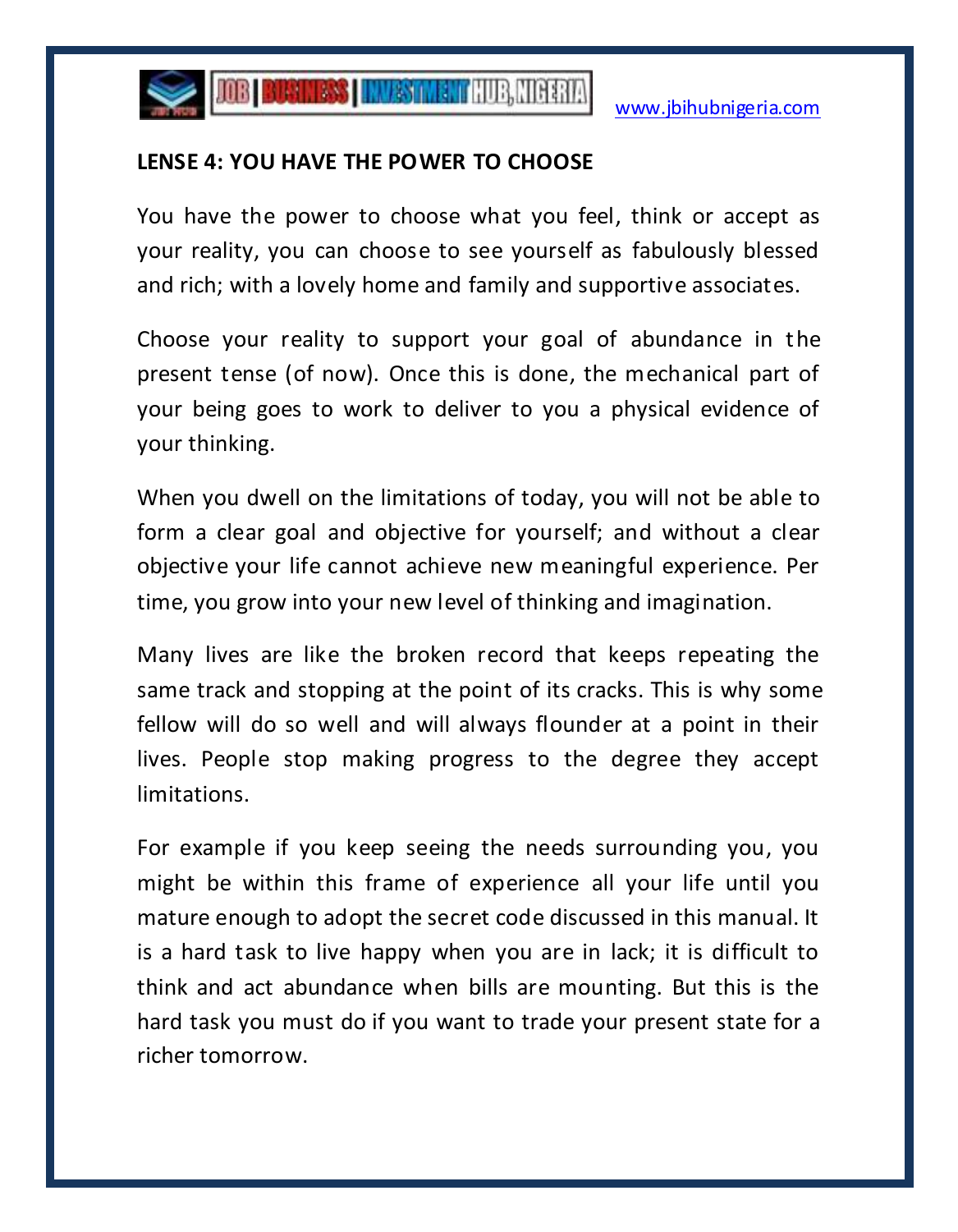

#### **LENSE 5: THE WORKING OF WEALTH CREATION EXPLAINED:**

The body goes to where the heart goes. Here is a lucid example, before taking a journey to Lagos, you will first imagine it before you set on the journey; often you don't plan going to Lagos and accidentally see yourself on the way to Kano.

In the same way, if the inner man chart the way to wealth and agreeable to the concept of abundance, then the whole human system will go to work to create abundance as a reward for the thinking of abundance. The thinking of abundance here is not a once in a while wishes, it must be sustained in good or bad weather and it doesn't matter what your physical experiences are.

You become what you sustained long enough in your mind; in your mind trade away poverty thinking for abundance mindset. Remember, a hopeless person is so in his mind and if sustained leads to a wrecked life of frustrations.

I want to cite another example using marriage. We have come to discover that marriages hitting the rock are not often the most afflicted but they are those in which one or both partner(s) lose faith in the mutual cohabitation. Somebody think: If things go wrong, everybody will find his or her way. To such marriage something will often likely go wrong. Then you see other couple go stronger because both or one of the couple have the resolve that no matter what happens, they as couple will go through. It is not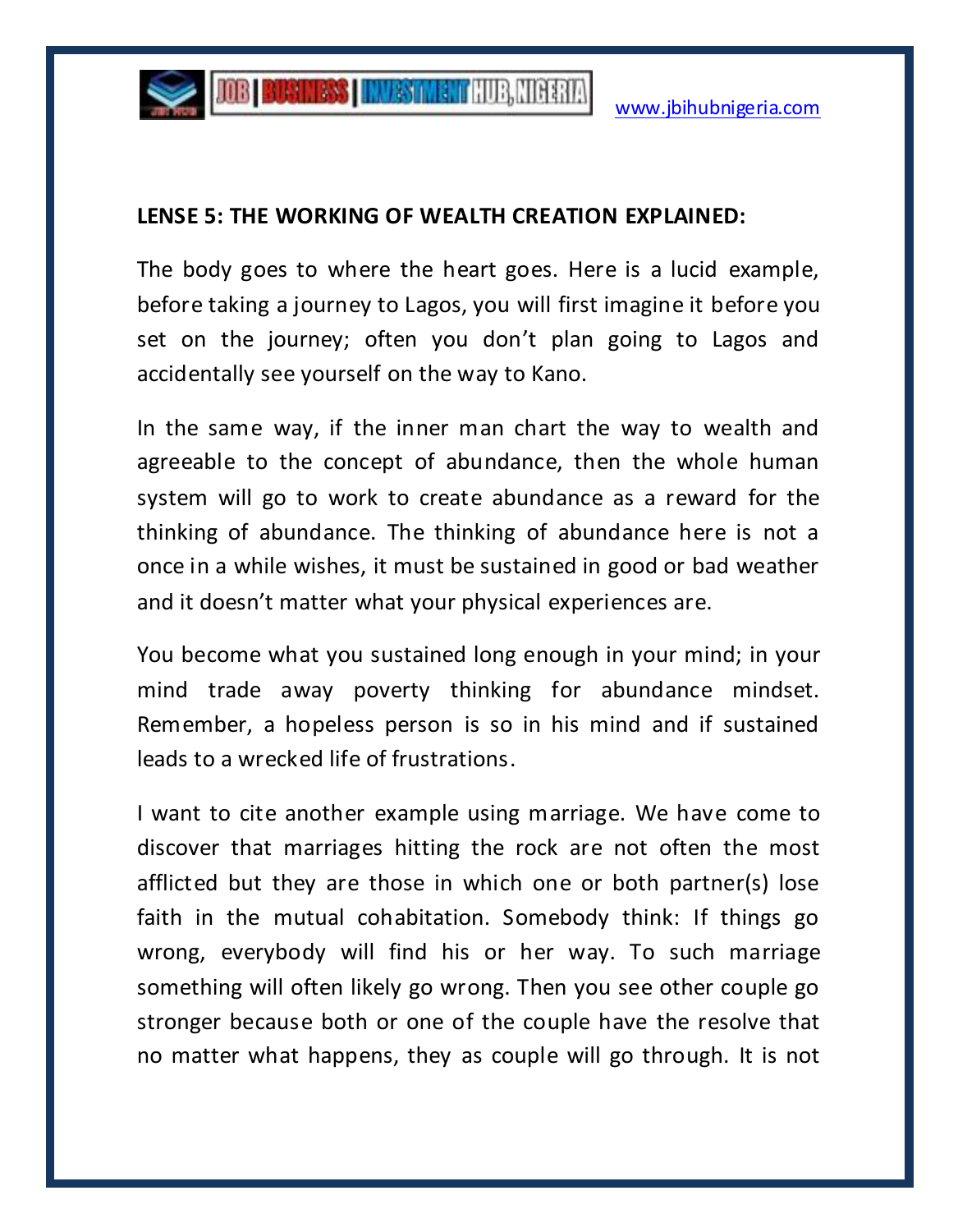

**SEARCH STATES | INVESTMENT HUB, NIGHAMA** 

your experiences in marriage that gives you joy; you determine whether you will enjoy that marriage.

Abundant mind when sustained long enough create an abundant environment. Man is what he thinks and ponders upon repeatedly.

## **LET YOUR IMAGINATION CREATE ABUNDANCE FOR YOU IN EVERY AREA OF YOUR LIFE.**

#### **LENSE 6: TARGET, GOAL SETTING AND VISUALIZATION**

You need to know what you want, then possess the power to actualize it. But more important is the capacity to visualize and knowing within you that you can.

A very important tool for anyone who want to actualize financial freedom is to own capacity to visualize and paint pictures within him or her. This is different from wishful thinking. Instead it's a deliberate meditative process of setting images and designs with congruency and finesse. If you don't know what you want you cannot get it.

Your visualized financial goal should have a target. It's not enough to say: I want to be a millionaire. Instead, you say: At such a time I will have this (named) sum of money.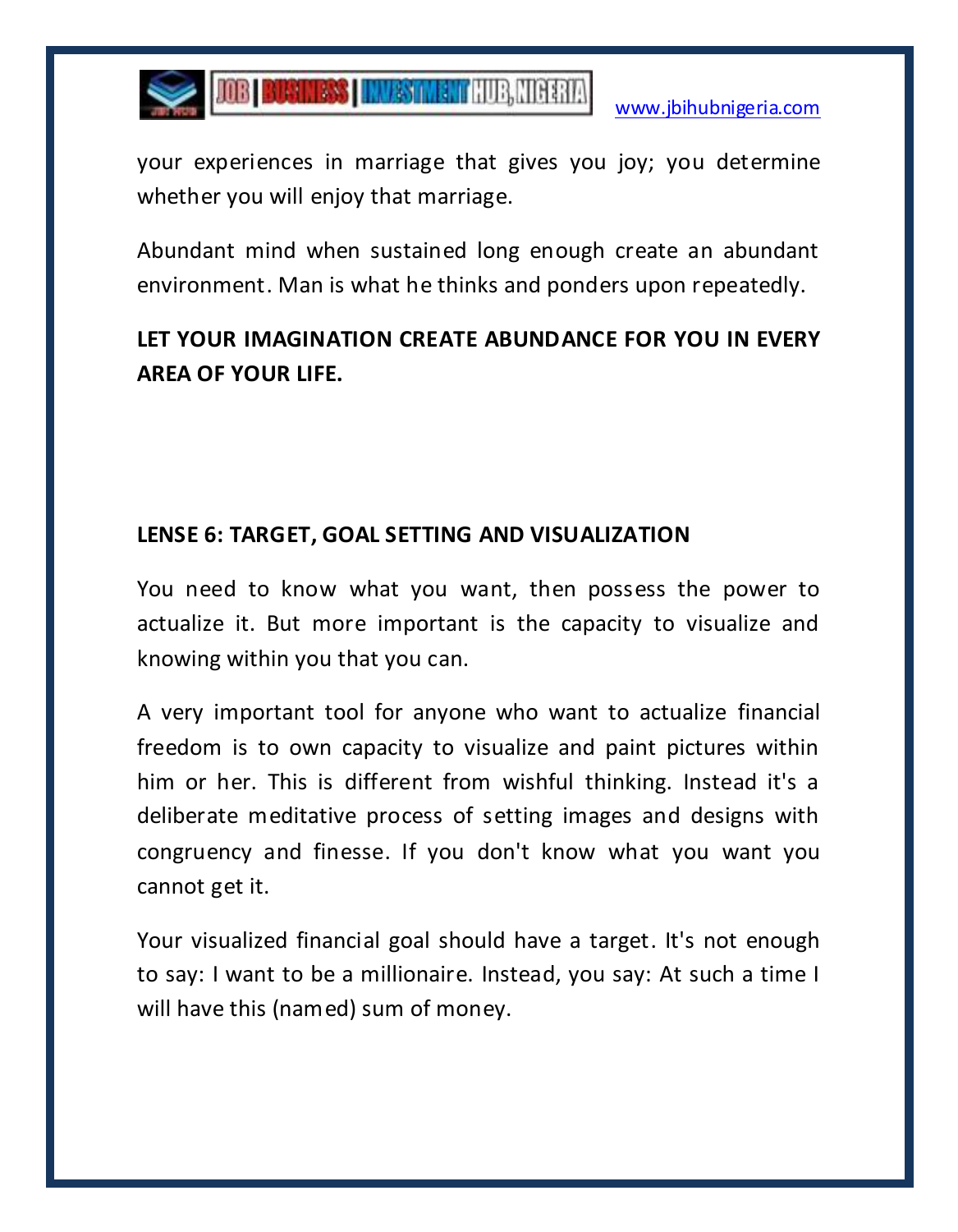

# **SOUTH AND DESCRIPTION OF A SET OF A STATE OF A SET OF A STATE OF A SET OF A SET OF A SET OF A SET OF A SET OF A**

#### [www.jbihubnigeria.com](http://www.jbihubnigeria.com/)

The next thing is you now juxtapose the different possibilities of making that sum of money. Recently, I set a mark of an exaggerated sum to be earned in the next one year. It seems very large but upon creating a breakdown of possibilities of about five alternatives then I found out the ease of building a billion naira corporation within a decade without breaking a bank.

Yet, without setting a time out to visualize and contemplate I wouldn't know the possibilities. Visualization is the first step of creative inventiveness whether of the material world, technology or money.

In becoming wealthy and financially free, your thinking process is more important than your working process. Mad men work but uncoordinated. Thinking makes your work to have coordination, less cumbersome and reduces wasted energy for a useful outcome. Thinking helps you to maximize return on labour.

Critical thinking helps you to visualize how to sell One million times instead of a thousand times of a commodity.

At this moment, sit back and visualize your matrix of possibilities to achieve a set of financial future. How can you multiply the factors of sales?

#### **Note**

Always remember that as you visualize your financial possibilities, there are unachievable dreams per time. Life is like an invisible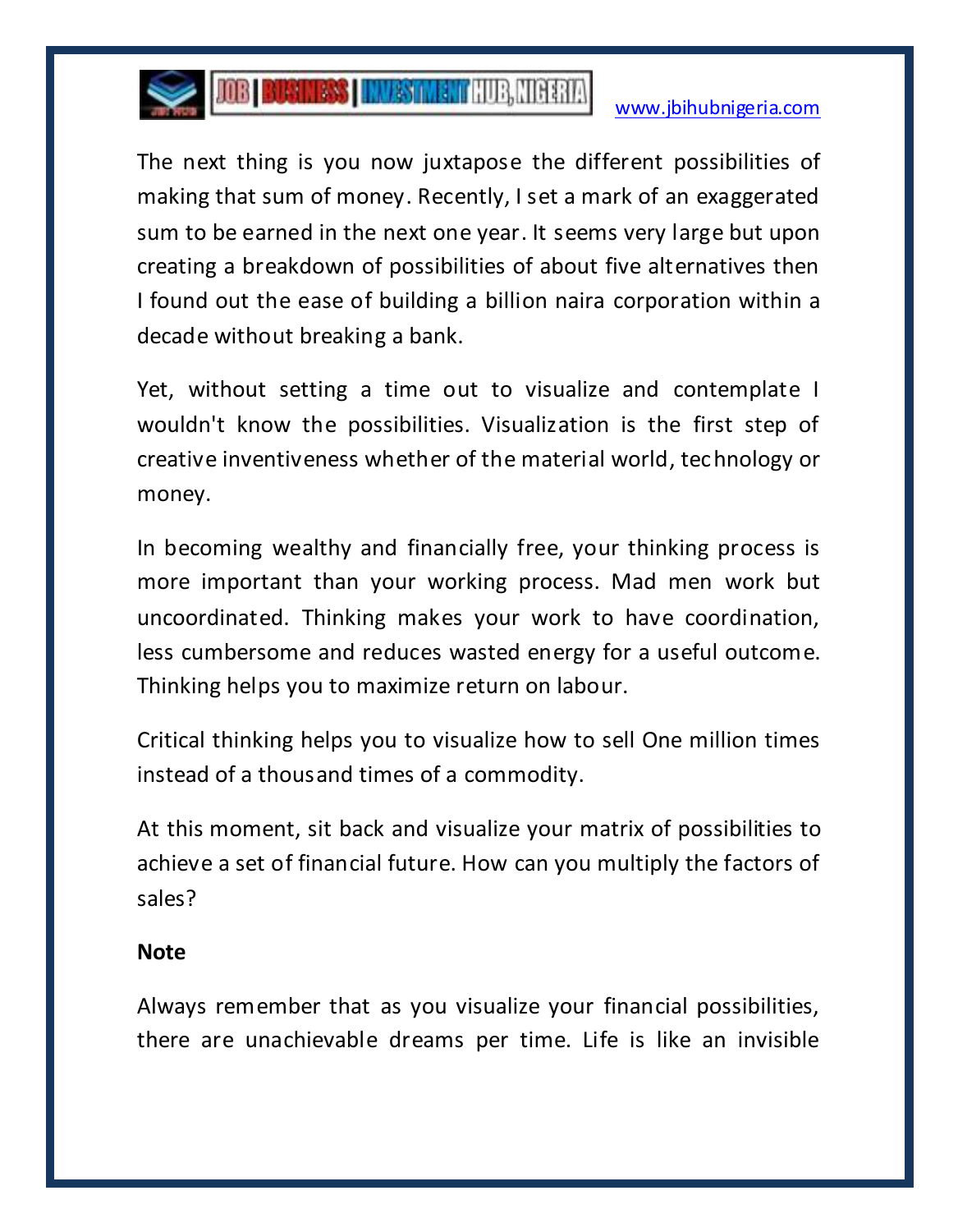

**SOUTH AND DESCRIPTION OF A SET OF A STATE OF A SET OF A STATE OF A SET OF A SET OF A SET OF A SET OF A SET OF A** 

stairs which you must coordinate with stepwise purpose and pursuit. You don't jump stages of life but you can increase speed.

#### **LENSE 7: DISCRETE PROCESS OF WEALTH FORMULA**

Discrete process is a compact or complete process that leads to a particular outcome. You are to sit back and visualize the process that has helped you to make money over time. You might have one or two of such kinds.

Then you're to turn such into your wealth formula and get it multiplied over and over. The onus is on you to create your own wealth formula based on what has made you money before or create a new vista as your potential formula.

Let me explain this, being an author. You can sell few copies of your book and be content with this and on another hand you may design a process of sales around it and multiply it a million times.

You can run a seminar for an organization on leadership and end it there. You can thereafter turn the process of conversion of that single client into a process of sales to capture hundreds of others.

For a country, individuals can export bits of a product oversea. A visionary government may thereafter see potential in it and invest heavily into the exportable products by coordinating the resources together thereby unlocking wealth for the nation.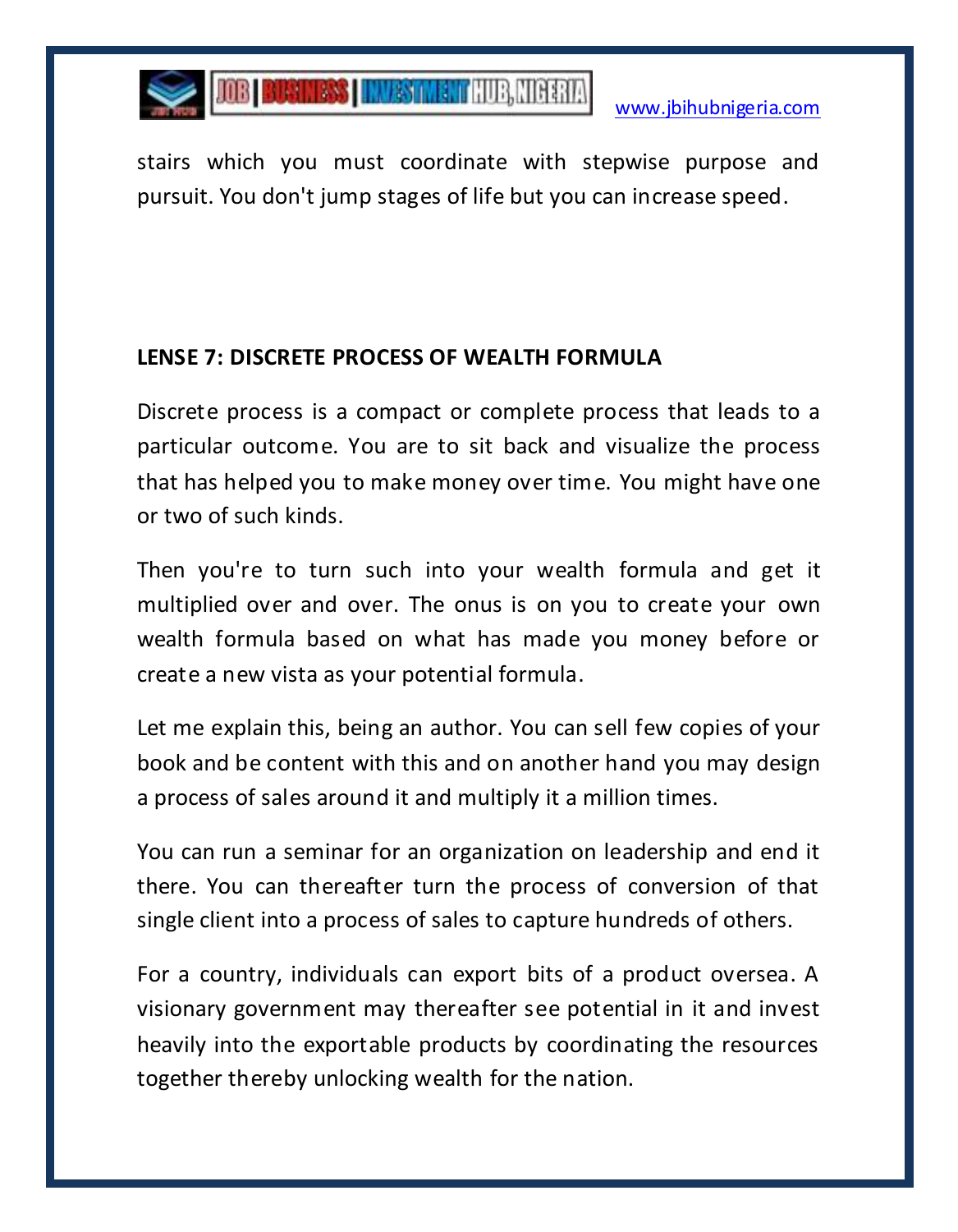

**SOLUTION CONTROLS | INVESTMENT** HUB, HIGHAN

System of wealth creation is adaptable for nations as it is for individuals.

You've what it takes to start if you can think through.

#### **LENSE 8: SPEED WEALTH**

Speed wealth is the principle of repeating the process of wealth quickly over and over again. The speed of repeating this discrete process leads to amassing gargantuan wealth.

Some actions can be multiplied by making contact with influential or famous person. In some instances you employ more hands such as more sales people or increase your marketing and advertisement initiatives.

Whatever you do, that can help you to speed up your rate of wealth creation will worth the effort. This often saves time and production cost.

How can you multiply the process of your wealth? I mean, how you can replicate your success formula in a way that instead of few sales, performance, production, you can arrive at millions of replication.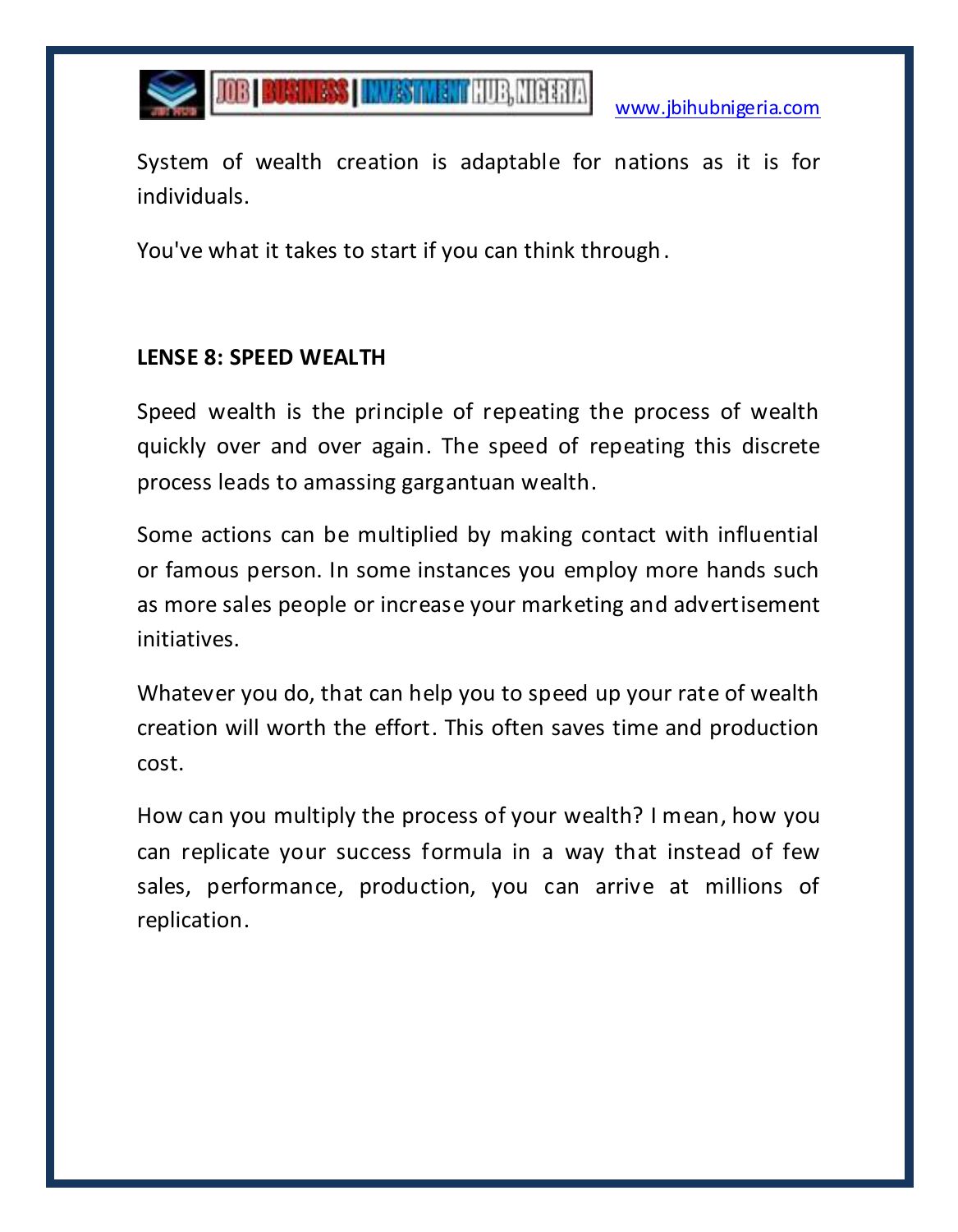

*This script is my contribution towards the building up of a new movement of leaders and financially free individuals for Nigeria and the world. You can receive the complete coaching and join my community; this is dedicated to helping you become financially free seamlessly. Join this community to enjoy the stepwise support for realizing your financial freedom easily. It's a community dedicated to help you create wealth and financial freedom around you.*

*Join through any of our existing members or WhatsApp me on 08033750871, or go to:<http://jbihubnigeria.com/basic-program/>*

**Included in this program is my millionaire financial turnkey to help you share profit with me right on the platform as you join now.**

**Let's Meet! Email:** firewordplus@gmail.com **Website:** www.jbihubnigeria.com **Phone:** +234 8033750871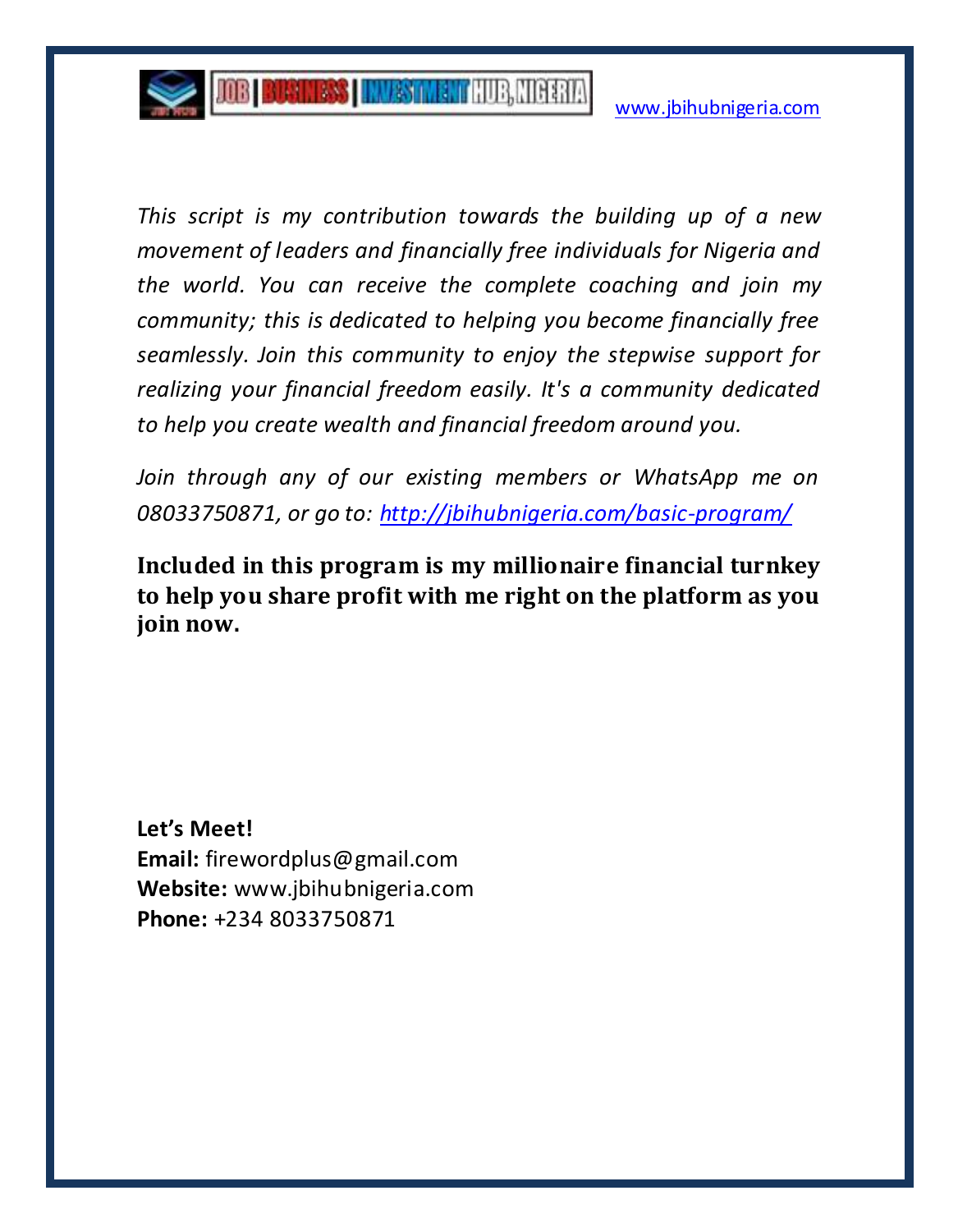

#### **ABOUT WALE ADEWUMI**

Nigeria's Emerging Inspirational Coach

WALE ADEWUMI is a personal development and self mastery coach. Thousands of lives have been transformed through his inspirational teachings, seminars and workshops. Wale makes success easy ride as he offers through his various teaching core models in their simplest form and offering the ABC of an outstanding life.

His secret is simply finding the concise models in any area of life and aligning himself rightly. These models have been transformed into books, coaching engagements and consultancy serving the public sectors, church organizations, leaders, businesses, investors and marriages. They are things that work for him.

For the advancing man, all things advance. Advance your life by learning some of these principles as you enter a life journey with WALE ADEWUMI, then see your life transform amazingly on all sides.

WALE is a businessman, author, consultant and minister of God preaching the good news to help people become the WORLD CHANGERS they are intended to be.

**To find out more or to engage him:** Direct Phone: (+234-8033750871)